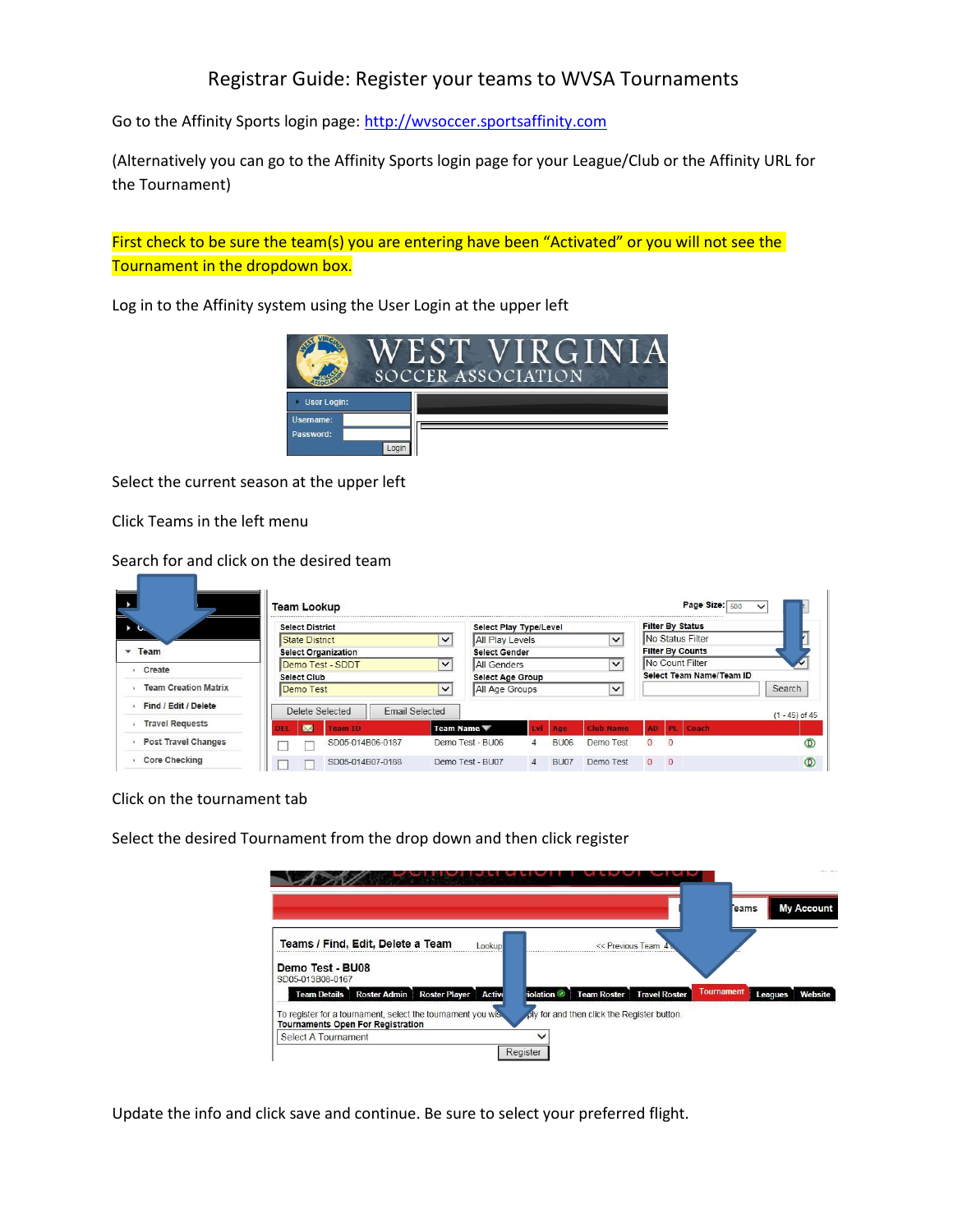|                                                                                                           |                                      | Leagues & Tea             |
|-----------------------------------------------------------------------------------------------------------|--------------------------------------|---------------------------|
| Demo Test - BU08 - Boys U8/9<br>SD05-013B08-0167                                                          |                                      | Send Mail                 |
| <b>Team Info</b><br><b>Player Roster</b><br><b>Contacts</b>                                               | <b>Disciplinary</b><br><b>Review</b> |                           |
|                                                                                                           |                                      |                           |
| <b>Team Information</b>                                                                                   | <b>Gaming (Playing) League</b>       | <b>Club Name</b>          |
|                                                                                                           | nwoysl                               | Demo Test                 |
| The birth date of the oldest player on your team                                                          | Team Name*<br>(up to 25 characters)  |                           |
|                                                                                                           | Demo Test - BU08                     |                           |
|                                                                                                           | <b>Team Gender*</b>                  | <b>Playing Age Group*</b> |
|                                                                                                           | Girls<br>Boys                        | Boys U8/9                 |
| Provide the team information requested.<br>will determine the minimum age group in which<br>you can play. | <b>Preferred Flight*</b>             |                           |

No action is needed on the Contacts tab, all team admins assigned to the team will appear on the left. Continue with the application process by clicking continue at the bottom right or by clicking on the next tab in the process.

(All Coaches and admins need to be rostered to the team through the rostering screens and you will need to assign a Head Coach prior to completing this Application.)

|                                                                                                                              |                                                      |                |                       | <b>Leagues &amp; Teams</b> | <b>My Acco</b>        |
|------------------------------------------------------------------------------------------------------------------------------|------------------------------------------------------|----------------|-----------------------|----------------------------|-----------------------|
| Demo Test - BU08 - Boys U8/9<br>SD05-013B08-0167                                                                             |                                                      |                | Send Mail             |                            | << Back to My Account |
| <b>Contacts</b><br><b>Team Info</b><br><b>Player Roster</b>                                                                  | <b>Disciplinary</b><br><b>Review</b>                 |                |                       |                            |                       |
| <b>Contact Information</b>                                                                                                   | <b>First Name*</b>                                   | <b>Initial</b> | Last Name*            | <b>Suffix</b>              |                       |
| Please review your team contacts. Contacts not<br>participating can be set as inactive.                                      | Address <sub>1*</sub>                                |                |                       |                            |                       |
| <b>Team Contacts</b>                                                                                                         | <b>Address 2</b>                                     |                |                       |                            |                       |
| Nicoli Tested - Head Coach<br>DNum: 60265-239285<br><b>Primary Contact</b><br>852<br>85213, OH 85555<br>Home: (555) 555-5555 | Country*<br><b>United States of America</b><br>City* |                | <b>State/Province</b> | Zip/Postal Code*           |                       |
| Email: kkiledjian@affinity-sports.com<br>Edit   Active? Ø                                                                    | Home Phone*                                          |                | <b>Work Phone*</b>    |                            |                       |
| Set up SMS Messaging                                                                                                         | <b>Mobile Phone</b>                                  |                | Fax                   |                            |                       |

Players must have Jersey numbers and Photos uploaded. No other action is needed on the player tab, this tab will show players you have added through the rostering screens (You can use the Sync roster button to have the system immediately sync and show any players or admins you have just added to the team through the rostering screens)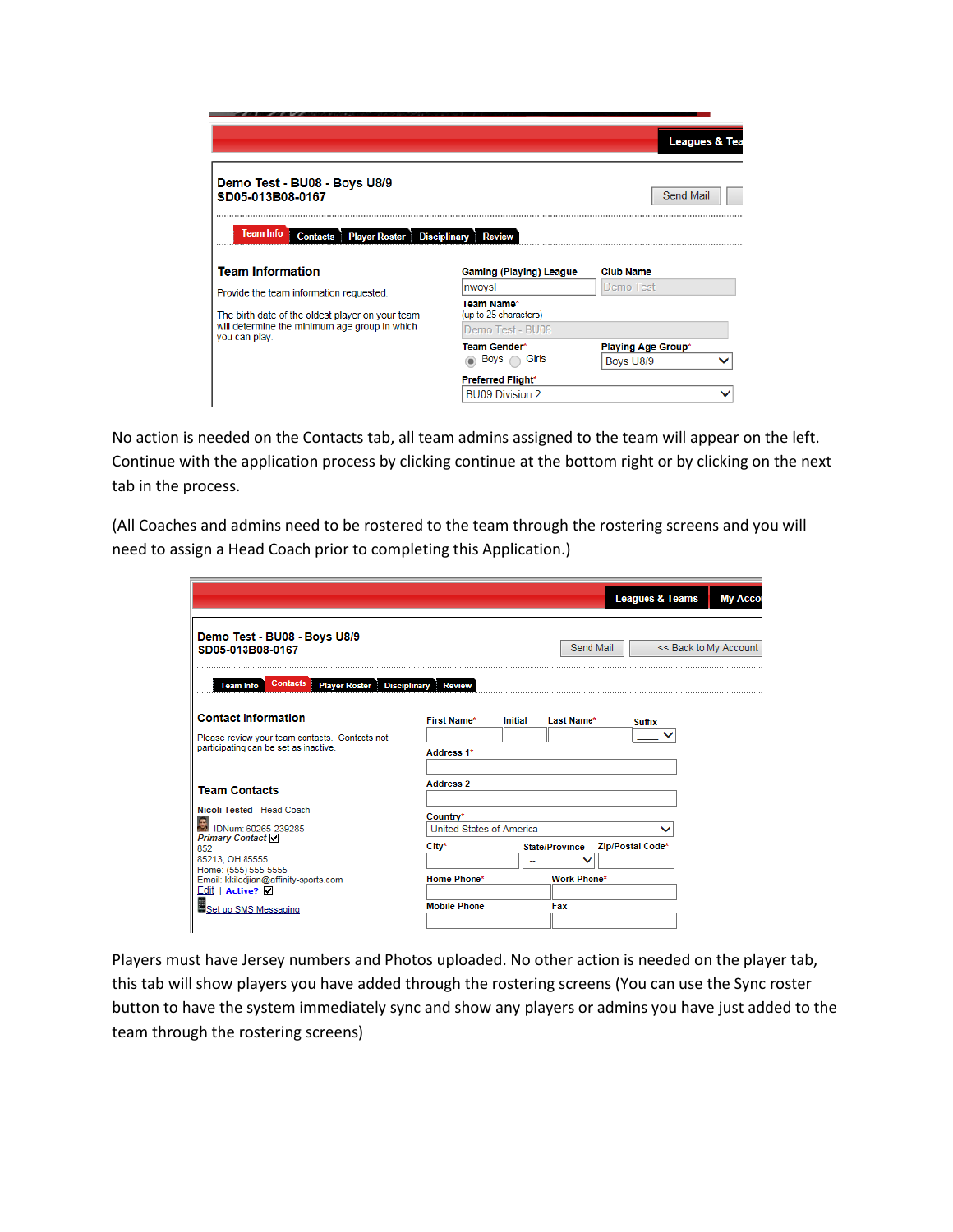| SD05-013B08-0167                 | Demo Test - BU08 - Boys U8/9                    |                                                    |               |      | Send Mail  | << Back to My Account |                         |                   |                                                                               |            |
|----------------------------------|-------------------------------------------------|----------------------------------------------------|---------------|------|------------|-----------------------|-------------------------|-------------------|-------------------------------------------------------------------------------|------------|
| <b>Team Info</b> Contacts        | <b>Player Roster</b>                            | <b>Disciplinary</b>                                | <b>Review</b> |      |            |                       |                         |                   |                                                                               |            |
| <b>Player Roster</b>             | <b>PLAYER ROSTER STATS</b>                      | registered loaned transfered active inactive total |               |      |            |                       |                         |                   |                                                                               |            |
| 0                                | $\bf{0}$<br>1 players defined of the 16 allowed |                                                    |               |      |            |                       |                         |                   |                                                                               |            |
| <b>Home Away</b><br>Jrs#<br>Jrs# | <b>Name</b>                                     | TD#                                                | <b>DOB</b>    |      |            |                       |                         |                   | Gender Player Status Transfer Date ODP Level Active? PlayerInfo Developmental | <b>SMS</b> |
|                                  | <b>Tested, Sarah</b>                            | 35770-196521                                       | 2/4/2008      | Girl | Registered |                       | $\overline{\mathbf{v}}$ | Edit              | Assign                                                                        | Ë          |
| <b>Sync Roster</b>               |                                                 | <b>Print Team Roster</b>                           |               |      |            |                       |                         | <b>Print Page</b> | <b>Set Active Players</b>                                                     |            |

Click on the review tab, click the Pay by Credit Card button to enter payment method (Payment methods accepted are Credit Card, Electronic Check and Paper Check – The payment coupon button will provide you with a print out to send in with your check if you elect to pay by paper check) Once payment has been entered your application is complete.

|                                                                                                                                                                                                                                    | <b>Review Application</b>                                                                |                           |                       |             | <b>Print Page</b>    |            | Pay by Credit Card             |                                |                      | <b>Payment Coupon</b>  |
|------------------------------------------------------------------------------------------------------------------------------------------------------------------------------------------------------------------------------------|------------------------------------------------------------------------------------------|---------------------------|-----------------------|-------------|----------------------|------------|--------------------------------|--------------------------------|----------------------|------------------------|
|                                                                                                                                                                                                                                    | Shown below is the application that this user submitted.                                 |                           |                       |             |                      |            |                                |                                |                      |                        |
|                                                                                                                                                                                                                                    | <b>Application #</b>                                                                     |                           | <b>App Start Date</b> |             |                      |            | <b>Submit Date</b>             |                                | <b>Posted Status</b> |                        |
|                                                                                                                                                                                                                                    | 7654992                                                                                  |                           | 1/21/2016 08:04       |             |                      |            | 1/21/2016 08:04                |                                | <b>New</b>           |                        |
|                                                                                                                                                                                                                                    | <b>Payment and Order Information</b>                                                     |                           |                       |             |                      |            |                                |                                |                      |                        |
| Order#                                                                                                                                                                                                                             | Fee                                                                                      |                           | Oty                   | <b>Fees</b> | Paid                 | <b>Due</b> | Ref.                           |                                | <b>Date</b>          | <b>Status</b>          |
| 2-2263275                                                                                                                                                                                                                          | Entry Fee - BU8                                                                          |                           | 1.                    | \$150.00    | <b>SO.00</b>         | \$150.00   | \$0.00                         | 1/21/2016 8:04 AM              |                      | New Order              |
|                                                                                                                                                                                                                                    |                                                                                          |                           |                       | \$150.00    | \$0.00               | \$150.00   | \$0.00                         |                                |                      | <b>Due: \$150</b>      |
|                                                                                                                                                                                                                                    |                                                                                          |                           |                       |             |                      |            |                                |                                |                      |                        |
|                                                                                                                                                                                                                                    | Email: kkiledjian@affinity-sports.com<br>Team Information - Demo Test - BU08 - Boys U8/9 |                           |                       |             |                      |            |                                |                                |                      |                        |
|                                                                                                                                                                                                                                    |                                                                                          |                           |                       |             | <b>Gaming League</b> |            |                                |                                |                      |                        |
|                                                                                                                                                                                                                                    |                                                                                          |                           |                       | nwysol      |                      |            |                                |                                |                      | Edit                   |
|                                                                                                                                                                                                                                    |                                                                                          | <b>Jersey Home Colors</b> |                       |             |                      |            | <b>Jersey Away Colors</b>      |                                | <b>Age Group</b>     |                        |
|                                                                                                                                                                                                                                    |                                                                                          |                           |                       |             |                      |            |                                |                                | <b>B89</b>           |                        |
|                                                                                                                                                                                                                                    |                                                                                          |                           |                       |             |                      |            |                                |                                |                      |                        |
| <b>Nicoli Tested</b><br><b>Head Coach</b><br>852<br>85213, OH 85555<br>Home: (555) 555-5555<br>SD05-013B08-0167<br><b>Club Name</b><br><b>Demo Test</b><br><b>Team Website</b><br>n/a<br><b>Team Roster</b><br><b>Home</b><br>Jrs# | Away<br><b>Name</b><br>Jrs#                                                              |                           | ID#                   |             | <b>DOB</b>           | Gender     | <b>Player</b><br><b>Status</b> | <b>Transfer</b><br><b>Date</b> | ODP<br>Level         | Edit<br><b>Active?</b> |

Once you click on the pay by credit card button you will be able to select a payment method (Payment methods accepted are Credit Card, Electronic Check and Paper Check) Click Continue